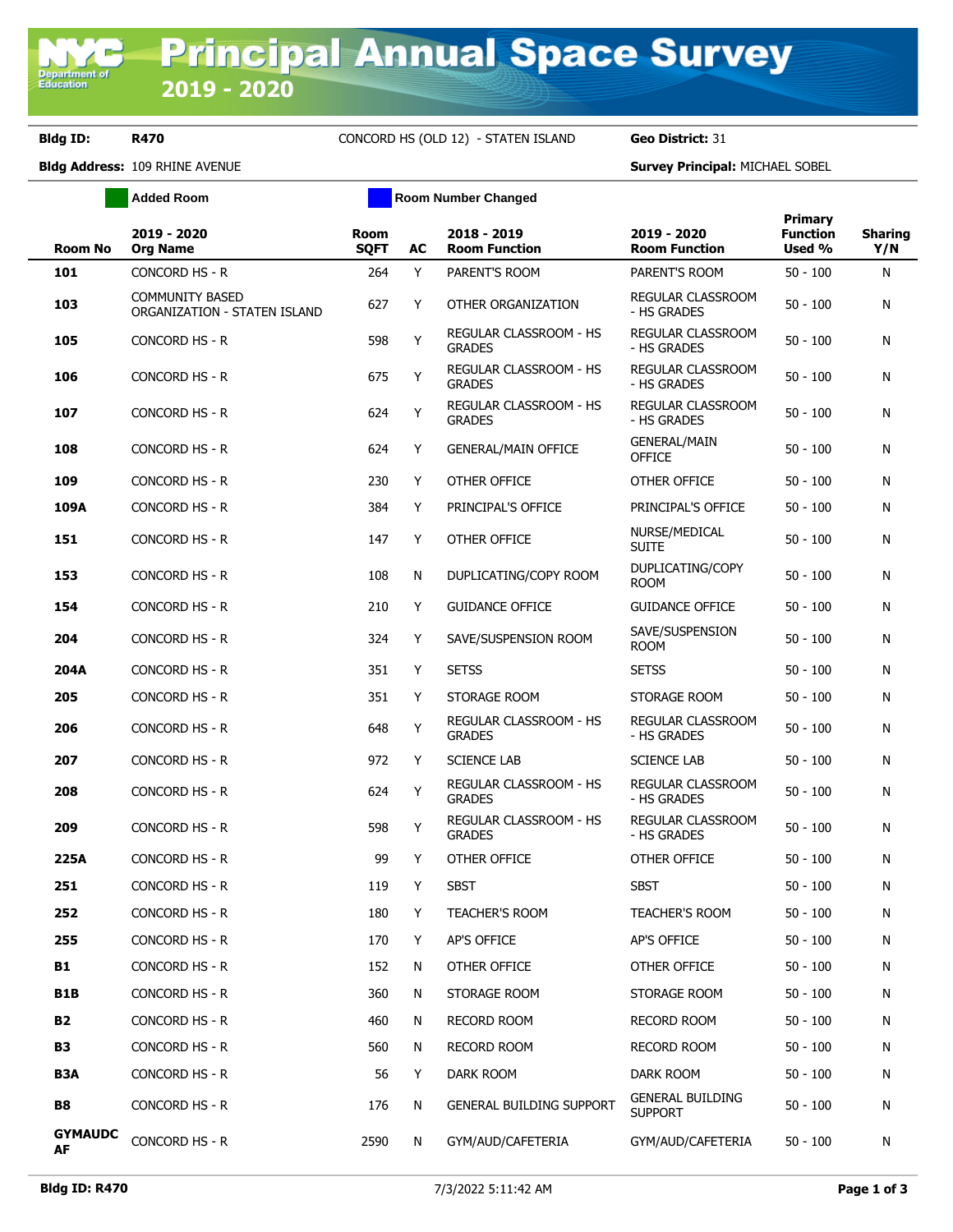### **Bldg ID: R470** CONCORD HS (OLD 12) - STATEN ISLAND **Geo District:** 31 **Bldg Address:** 109 RHINE AVENUE **Survey Principal:** MICHAEL SOBEL **Added Room Room Number Changed Room No 2019 - 2020 Org Name Room SQFT AC 2018 - 2019 Room Function 2019 - 2020 Room Function Primary Function Used % Sharing Y/N <sup>102</sup>** SCHOOL FOR COOPERATIVE SCHOOL FOR COOPERATIVE 680 Y REGULAR CLASSROOM **EGULAR CLASSROOM**<br>- HS GRADES **201** SCHOOL FOR COOPERATIVE SCHOOL FOR COOPLINATIVE 621 Y REGULAR CLASSROOM - HS GRADES NOON N **<sup>202</sup>** SCHOOL FOR COOPERATIVE SCHOOL FOR COOPLERATIVE 513 Y REGULAR CLASSROOM - HS GRADES NOON **<sup>203</sup>** SCHOOL FOR COOPERATIVE SCHOOL FOR COOPERATIVE 627 Y FIND THE BEGONOMICS NUMBER CONOMICS **How many hallway bathrooms for students are there in your building? 2 Are any of the student bathrooms being shared by multiple schools? N Are all the student bathrooms open throughout the day? Y Please identify the number of non-instructional spaces, not reported above,being used for instructional purposes, academic intervention services, or therapeutic or counseling services: <sup>0</sup> Are any of those non-instructional spaces being shared? N**